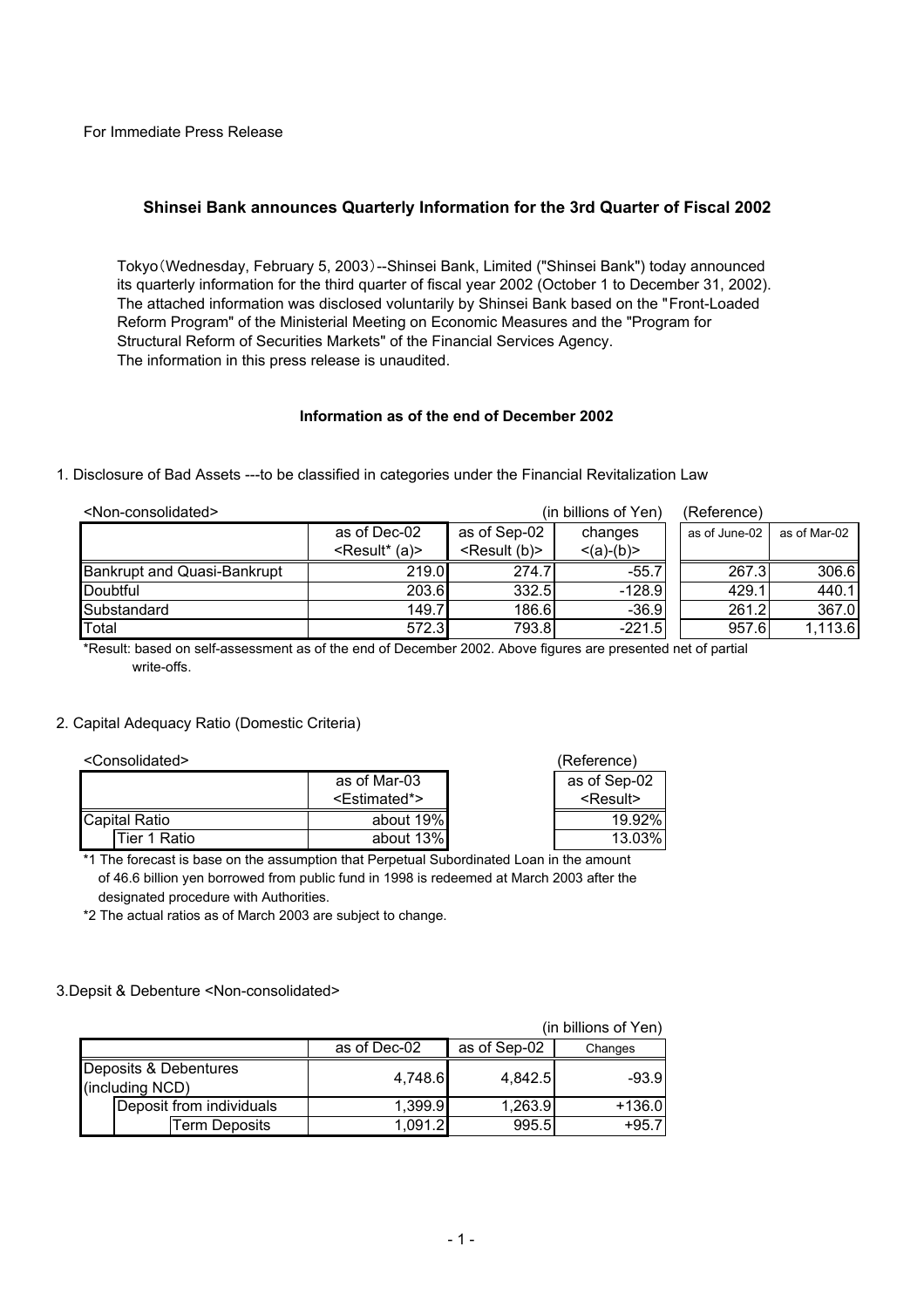#### 4. Summary of Unrealized Gains or Losses on Securities & Derivatives

#### 4.1. Securities Available-for-Sale <Non-consolidated>

|                 |               |                           |               | (in billions of yen) |  | <reference></reference>  |               |       | (in billions of yen) |  |  |
|-----------------|---------------|---------------------------|---------------|----------------------|--|--------------------------|---------------|-------|----------------------|--|--|
|                 |               | as of December 30, 2002 * |               |                      |  | as of September 30, 2002 |               |       |                      |  |  |
|                 | <b>Market</b> |                           | Net Appraisal |                      |  | Market                   | Net Appraisal |       |                      |  |  |
|                 | Value         |                           | Gains         | Losses               |  | Value                    |               | Gains | Losses               |  |  |
| Japanese Stocks | 4.4           | $-0.7$                    | 0.21          | 0.8                  |  | 8.1                      | $-0.5$        | 0.1   | 0.5                  |  |  |
| Japanese Bonds  | 1,780.3       | 12.6                      | 13.0          | 0.4                  |  | 1,767.4                  | 9.7           | 10.1  | 0.4                  |  |  |
| <b>Others</b>   | 324.6         | 10.2                      | 28.1          | 17.9                 |  | 396.9                    | 12.3          | 27.4  | 15.1                 |  |  |
| Total           | 2.109.3       | 22.1                      | 41.3          | 19.2                 |  | 2.172.4                  | 21.5          | 37.5  | 16.0                 |  |  |

| <reference></reference>  |        | (in billions of yen) |        |  |  |  |  |  |
|--------------------------|--------|----------------------|--------|--|--|--|--|--|
| as of September 30, 2002 |        |                      |        |  |  |  |  |  |
| Market                   |        | Net Appraisal        |        |  |  |  |  |  |
| Value                    |        | Gains                | _osses |  |  |  |  |  |
| 8.1                      | $-0.5$ | 0.1                  | 0.5    |  |  |  |  |  |
| 1,767.4                  | 9.7    | 10.1                 | 0.4    |  |  |  |  |  |
| 396.9                    | 12.3   | 27.4                 | 15.1   |  |  |  |  |  |
| 2,172.4                  | 21.5   | 37.5                 | 16.0   |  |  |  |  |  |

\*1: Net Appraisals (Gains/Losses) as of the end of December 2002 are calculated by book value after amortization and before devaluation.

\*2: Shinsei Bank has no Securities Being Held to Maturity.

#### 4.2. Derivatives <Consolidated>

| (a) Interest Rate-Related Transactions |                          |                         | (in billions of Yen) | <reference></reference>  |                          | (in billions of Yen) |
|----------------------------------------|--------------------------|-------------------------|----------------------|--------------------------|--------------------------|----------------------|
|                                        |                          | as of December 30, 2002 |                      |                          | as of September 30, 2002 |                      |
|                                        | <b>Contractual Value</b> |                         |                      | <b>Contractual Value</b> |                          |                      |
|                                        | or Notional              | Market                  | Unrealized           | or Notional              | Market                   | Unrealized           |
| <unaudited base=""></unaudited>        | <b>Principal Amount</b>  | Value                   | Gain(Loss)           | <b>Principal Amount</b>  | Value                    | Gain(Loss)           |
| Interest Rate Futures (Listed)         | 92.0                     | 77.5                    | 0.01                 | 572.0                    | 0.1                      | 0.1                  |
| Interest Rate Options (Listed)         | 469.6                    | 0.3                     | 0.3                  | 1.084.7                  | 0.1                      | 0.1                  |
| Interest Rate Swaps (OTC)              | 6.118.8                  | 23.1                    | 23.1                 | 6,256.5                  | 28.8                     | 28.8                 |
| Interest Rate Options (OTC)            | 1,788.0 $ $              | 2.3                     | 3.8                  | 762.4                    | 0.81                     | 0.8                  |
| Total                                  |                          |                         | 27.2                 |                          |                          | 29.8                 |

| (in billions of Yen)  |                         | <reference></reference> |                          | (in billions of Yen)     |            |  |
|-----------------------|-------------------------|-------------------------|--------------------------|--------------------------|------------|--|
|                       | as of December 30, 2002 |                         |                          | as of September 30, 2002 |            |  |
| <b>tractual Value</b> |                         |                         | <b>Contractual Value</b> |                          |            |  |
| or Notional           | Market                  | Unrealized              | or Notional              | Market                   | Unrealized |  |
| ncipal Amount         | Value                   | Gain(Loss)              | <b>Principal Amount</b>  | Value                    | Gain(Loss) |  |
| 92.0                  | 77.5                    | 0.0 <sub>l</sub>        | 572.0                    | 0.1                      | 0.1        |  |
| 469.6                 | 0.3 <sub>l</sub>        | 0.3 <sub>l</sub>        | 1,084.7                  | 0.1                      | 0.1        |  |
| 6,118.8               | 23.1                    | 23.1                    | 6,256.5                  | 28.8                     | 28.8       |  |
| 1,788.0               | 2.3                     | 3.8                     | 762.4                    | 0.8                      | 0.8        |  |
|                       |                         | 27.2                    |                          |                          | 29.8       |  |

\*1 Derivatives for which hedge accounting was adopted are excluded from the above table.

\*2 The market values (listed) represent the closing price on the Tokyo Financial Future Exchange and other exchange at the date.The market values of over-the-counter transactions are calculated mainly by using the discounted present value or an option pricing model.

| (b) Currency-Related Transactions |                         |        | (in billions of Yen) | <reference></reference> |                          | (in billions of Yen) |
|-----------------------------------|-------------------------|--------|----------------------|-------------------------|--------------------------|----------------------|
|                                   | as of December 30, 2002 |        |                      |                         | as of September 30, 2002 |                      |
|                                   | Contractual Value       |        |                      | Contractual Value       |                          |                      |
|                                   | or Notional             | Market | Unrealized           | or Notional             | Market                   | Unrealized           |
|                                   | <b>Principal Amount</b> | Value  | Gain(Loss)           | <b>Principal Amount</b> | Value                    | Gain(Loss)           |
| Currency Swaps (OTC)              | 309.3                   | $-3.2$ | $-3.2$               | 409.9                   | $-3.4$                   | $-3.4$               |
|                                   |                         |        |                      |                         |                          |                      |

\*1 Swaps for which hedge accounting was adopted and mentioned in \*3 bellow were excluded from the table above.

\*2 Market values are calculated by using the present value of estimated cash flows.

\*3 Contract value or notional principal of the currency swap which were accounted for an accrual basis were as follows:

|                                         |                     |                        | of Yen)<br>billions      | :Reference> | $\cdots$<br><br>(ın | billions of Yen) |
|-----------------------------------------|---------------------|------------------------|--------------------------|-------------|---------------------|------------------|
| (accrued)<br>` urrencvٽ<br><b>Swaps</b> | $1^{\sim}$<br>101.4 | $\sim$ $\sim$<br>∠.∪ · | $\sim$<br>$\sim$<br>Z.U. | 109.81      | ◡.▵                 | ו הי<br>◡.←      |

And contractual values of the forward foreign exchange contracts and currency options that were marked to market were as follows:

| were as rollows.         | (in billions of Yen)                                     | <reference> (in billions of yen)</reference>          |  |  |
|--------------------------|----------------------------------------------------------|-------------------------------------------------------|--|--|
|                          | as of December 30, 2002                                  | as of September 30, 2002                              |  |  |
|                          | Contractual Value or<br><b>Notional Principal Amount</b> | Contract Value or Notional<br><b>Principal Amount</b> |  |  |
| Forward Foreign Exchange | 466.7                                                    | 409.6                                                 |  |  |
| <b>Currency Options</b>  | 141.8                                                    | 106.9                                                 |  |  |

| as or September 30, 2002                              |  |
|-------------------------------------------------------|--|
| Contract Value or Notional<br><b>Principal Amount</b> |  |
| 409.6                                                 |  |
| 106.9                                                 |  |